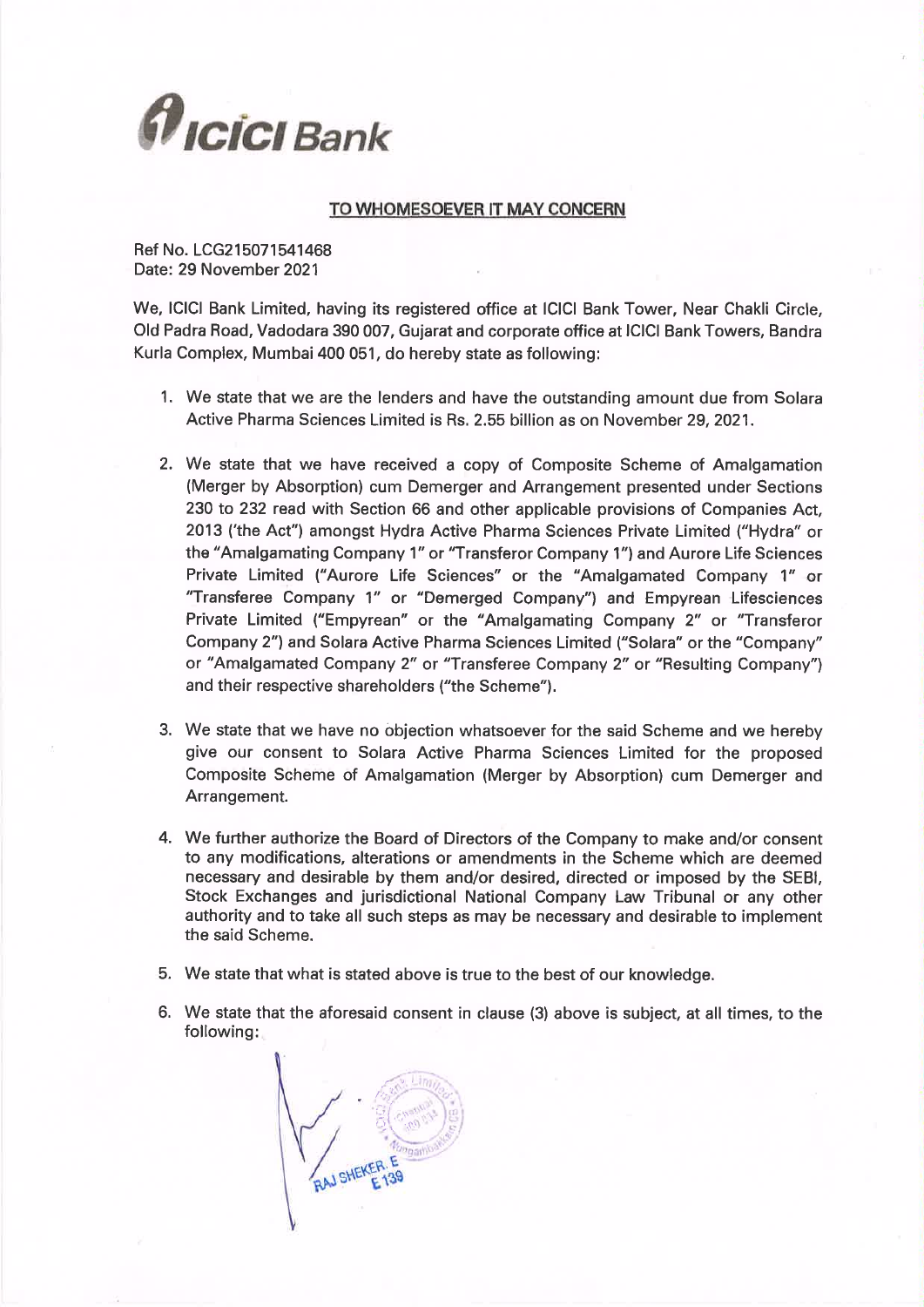

- (a) The Scheme being approved by the hon'ble National Company Law Tribunal at Mumbai;
- (b) Solara obtaining similar no objection letters from other lenders;
- (c) All obligations of Solara towards ICICI Bank Limited remaining valid and subsisting, including all obligations under the facility agreements and/or other transaction documents executed in relation to the Facilities:
- (d) Solara obtaining statutory and/or regulatory approvals, if any, and taking necessary steps, including making requisite filings;
- $7.$ The consent provided by ICICI Bank Limited through this instrument is limited solely to the matters described herein above, in the manner and to the extent described herein. Nothing contained in this letter shall be deemed to constitute a waiver or affect any rights or remedies available to ICICI Bank Limited under the transaction documents in relation to the Facilities or under applicable laws.

For ICICI Bank Limited Name: Designation: **RAJ SHEKER.** E E<sub>139</sub>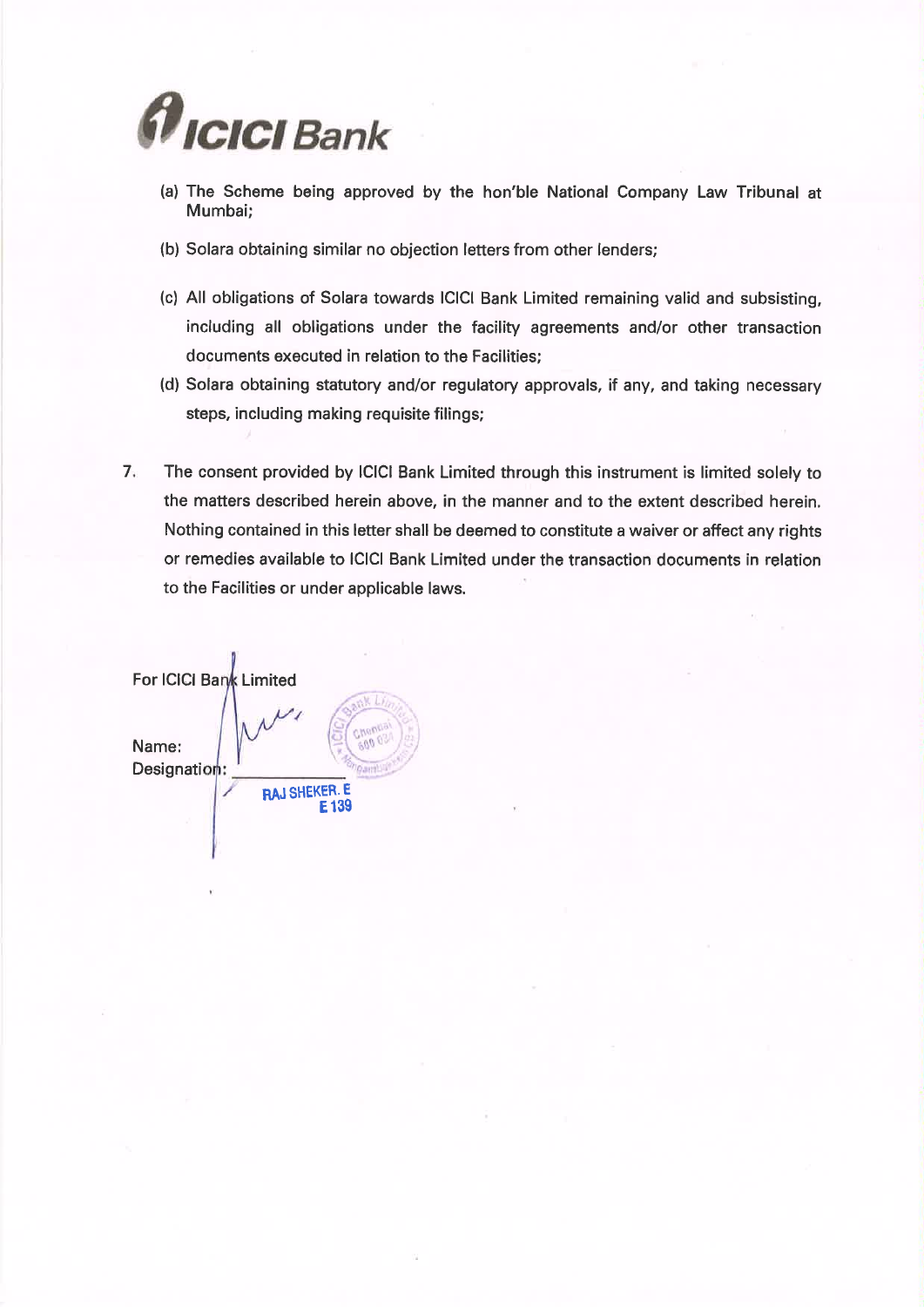

#### TO WHOMESOEVER IT MAY CONCERN

We, RBL Bank Ltd, having its registered office at SHAHUPURI, KOLHAPUR, KOLHAPUR - 416001, MAHARASHTRA, do hereby state as following:

- 1. We state that we are the lenders and have sanctioned credit facilities aggregating INR 210 Crore to Solara Active Pharma Sciences Ltd and the outstanding amount due from Solara Active stands at INR 180.94 Crore as on 29.10.2021.
- 2. We state that we have received a copy of Composite Scheme of Amalgamation (Merger by Absorption) cum Demerger and Arrangement presented under Sections 230 to 232 read with Section 66 and other applicable provisions of Companies Act, 2013 ('the Act") amongst Hydra Active Pharma Sciences Private Limited ("Hydra" or the "Amalgamating Company 1" or "Transferor Company 1") and Aurore Life Sciences Private Limited ("Aurore Life Sciences" or the "Amalgamated Company 1" or "Transferee Company 1" or "Demerged Company"') and Empyrean Lifesciences Private Limited ("Empyrean" or the "Amalgamating Company 2" or "Transferor Company 2") and Solara Active Pharma Sciences Limited ("Solara" or the "Company" or "Amalgamated Company 2" or "Transferee Company 2" or "Resulting Company") and their respective shareholders ("the Scheme").
- 3. We state that we have no objection whatsoever for the said Scheme and we hereby give our consent to Solara Active Pharma Sciences Ltd for the proposed Composite Scheme of Amalgamation (Merger by Absorption) cum Demerger and Arrangement.
- 4. We further authorize the Board of Directors of the Company to make and/or consent to any modifications, alterations or amendments in the Scheme which are deemed necessary and desirable by them and/or desired, directed or imposed by the SEBI, Stock Exchanges and jurisdictional National Company Law Tribunal or any other authority and to take all such steps as may be necessary and desirable to implement the said Scheme.
- 5. We state that what is stated above is true to the best of our knowledge.

For RBL Bank Limited,

 $\mathcal{R}.V$ Cert $\mathcal{L}$   $\mathbb{R}$   $\mathbb{R}$   $\mathbb{R}$   $\mathbb{R}$   $\mathbb{R}$ Viswanathan R

Designation: Senior Vice President

Date: 29 November 2021



www.rblbank.com

RBL Bank Ltd.

Branch Office: 7th Floor. Bannari Amman Towers, No.29, Dr. Radhakrishnan Salai, Mylapore, Chennai- 600 004, Tamil Nadu, Tel: 044-4670111 Registered Office: 1st Lane, Shahupuri, Kolhapur - 416001, India | Tel.: +91 2316650214 | Fax: +91 2312657386 CIN: U65191PN1943PLCo07308. E-mail: customercare@rblbank.com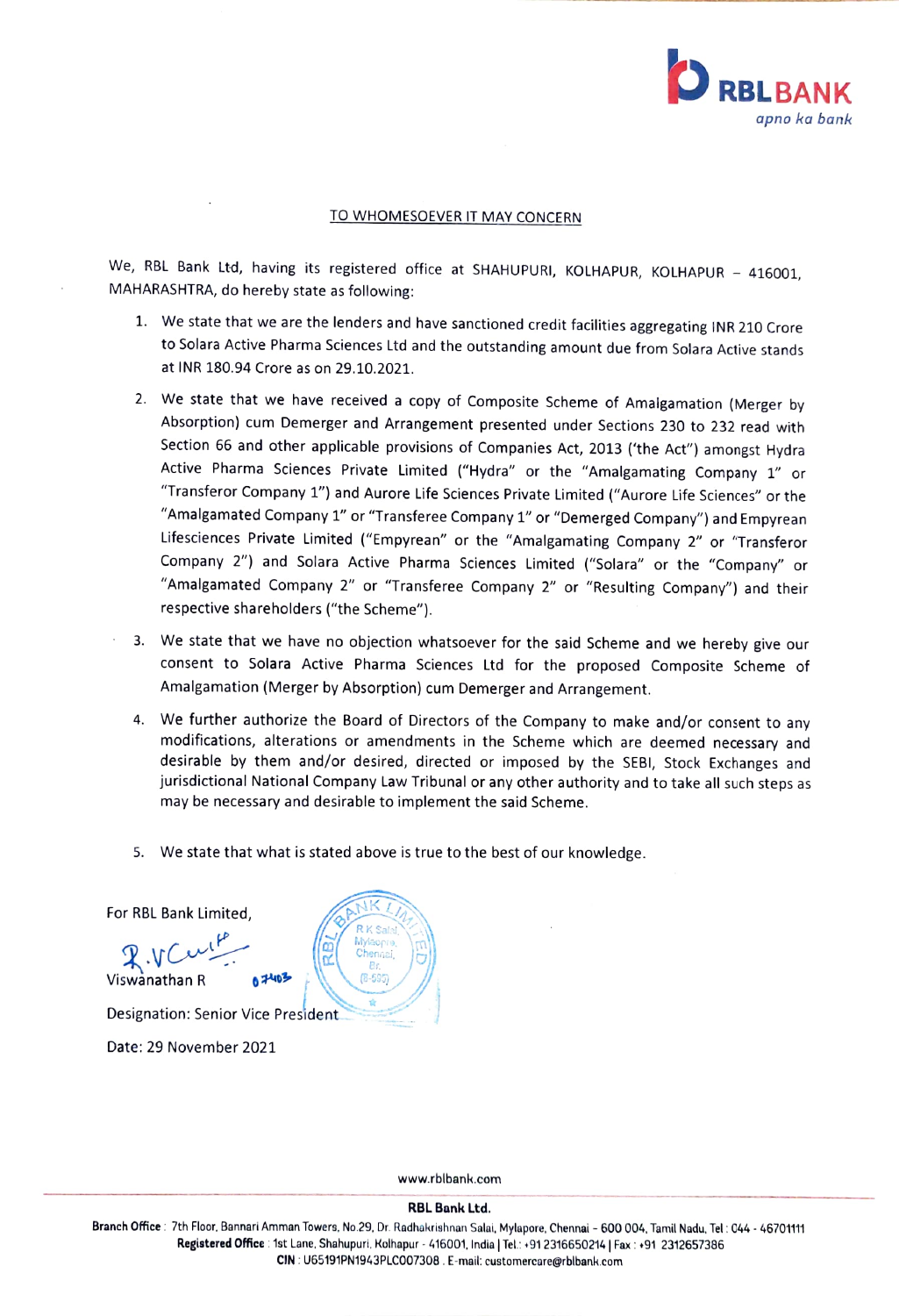

**HDFC Bank Limited** Ground 12 & 3rd Floor. Old No: 49/50. Nelson Manickam Road, Aminiikarai, Chennai,

## TO WHOMESOEVER IT MAY CONCERN il Nadu - 600 029.

We, HDFC Bank Limited, having its registered office at HDFC Bank House, Senapati Bapat Marg, Lower Parel, Mumbai, Maharashtra - 400013, do hereby state as following:

- 1. We state that we are the lenders and have the outstanding amount due from Solara Active Pharma Sciences Limited stands of Rs. 37683.51 Lacs as on 24-Nov-2021
- 2. We state that we have received a copy of Composite Scheme of Amalgamation (Merger by Absorption) cum Demerger and Arrangement presented under Sections 230 to 232 read with Section 66 and other applicable provisions of Companies Act, 2013 ('the Act") amongst Hydra Active Pharma Sciences Private Limited ("Hydra" or the "Amalgamating Company 1" or "Transferor Company 1") and Aurore Life Sciences Private Limited ("Aurore Life Sciences" or the "Amalgamated Company 1" or "Transferee Company 1" or "Demerged Company") and Empyrean Lifesciences Private Limited ("Empyrean" or the "Amalgamating Company 2" or "Transferor Company 2") and Solara Active Pharma Sciences Limited ("Solara" or the "Company" or "Amalgamated Company 2" or "Transferee Company 2" or "Resulting Company") and their respective shareholders ("the Scheme").
- 3. We state that we have no objection whatsoever for the said Scheme and we hereby give our consent to Solara Active Pharma Sciences Limited for the proposed Composite Scheme of Amalgamation (Merger by Absorption) cum Demerger and Arrangement.
- 4. I further consent to the Board of Directors of the Company to make modifications, alterations or alterations in the proposed Scheme which are cosmetic and / or typo in nature and to include the changes as may be desired, directed or imposed by the SEBI, Stock Exchanges and jurisdictional National Company Law Tribunal or any other authority and to take all such steps as may be necessary and desirable to implement the Scheme. However, the Company would approach HDFC Bank for prior approval on the revised Scheme where the modifications / amendments are material in nature which would impact the interest of the HDFC Bank
- 5. The said NOC is subject to our charge continuing the assets of the Company and compliance of all the terms and conditions of the Loan agreement dated on 01-07-2021

For HDFC Bank Limited

J. AayaKumaa

Authorized signatory VICE PRESIDENT Date: 25<sup>th</sup> November 2021

**J. JAYAKU Business** Emp. Code: Chennal.

www.hdfcbank.com

Regd. Office: HDFC Bank Ltd., HDFC Bank House, Senapati Bapat Marg, Lower Parel (West), Mumbai - 400 013 Corporate Identity No.: L65920MH1994PLC080618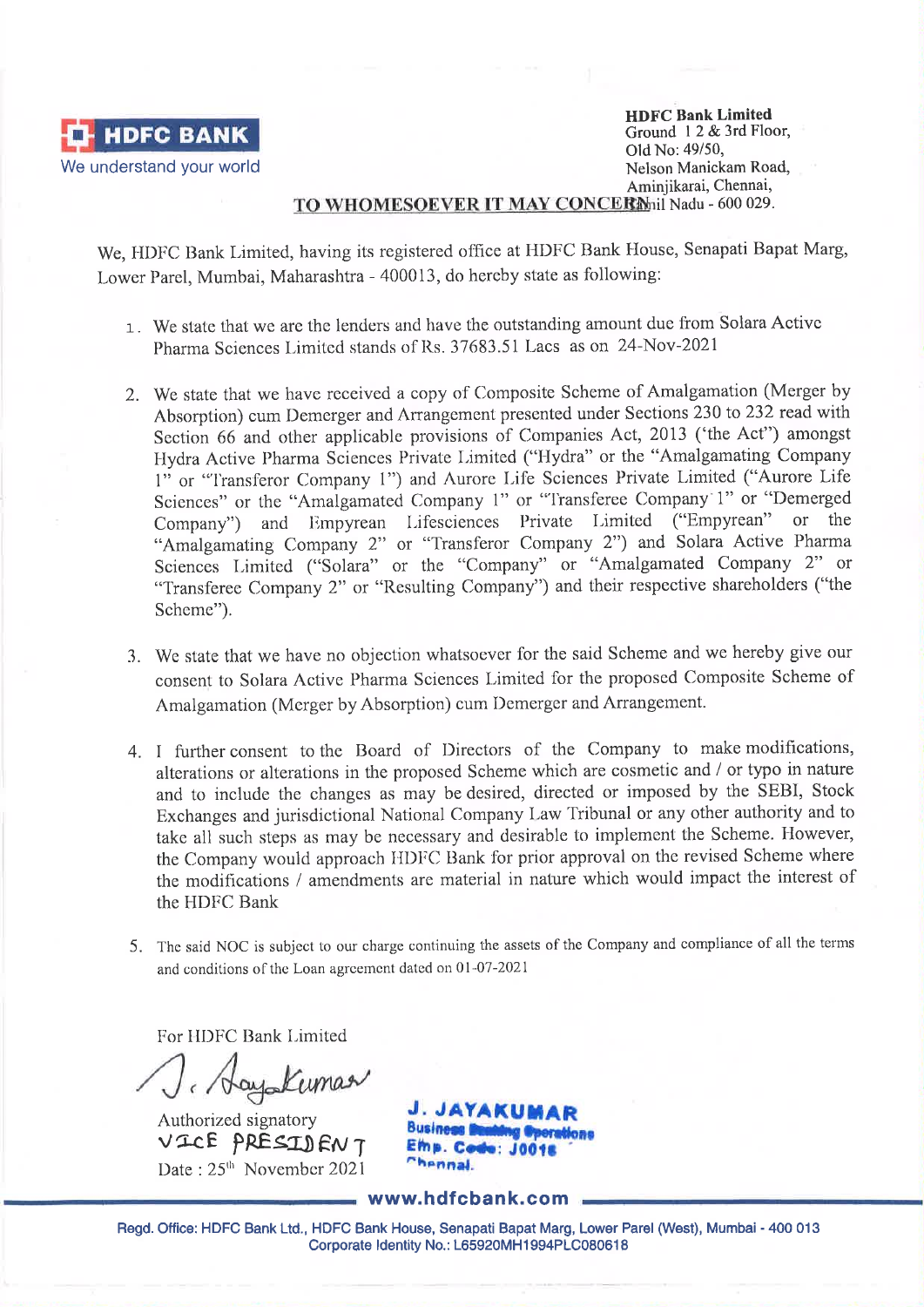

## **SOLARA ACTIVE PHARMA SCIENCES LIMITED**

Date: 25 Nov 2021 No. 28, Sardar Patel Road. Guindy, Chennai – 600 032

### TO WHOMESOEVER IT MAY CONCERN

Sub: Loan aggregating Rs. 258.00 Cr (the "Credit Facilities") granted to SOLARA ACTIVE PHARMA SCIENCES LIMITED (the "Borrower") by IDFC FIRST Bank Limited (Formerly IDFC Bank Limited) (the "Lender") in terms of the Sanction Letter bearing no. IDFC/CAD/REF/SL/4672 dated 19th June 2021, Loan Agreement dated 25th June 2021 and other related transaction documents executed in respect of the Credit Facilities, as amended from time to time ("Transaction Documents").

NOC for Composite Scheme of Amalgamation (Merger by Absorption) cum Ref: **Demerger and Arrangement** 

#### Dear Sir/Madam

In reference to your request dated  $18<sup>th</sup>$  Nov 2021, subject to the terms and conditions mentioned herein, We, IDFC First Bank Limited a company registered under the Companies Act, 2013 and a banking company within the meaning of the Banking Regulation Act, 1949 and having its registered office and branch at KRM Tower, 7<sup>th</sup> Floor, No.1 Harrington Road, Chetpet, Chennai 600 031 (hereinafter called "Bank" which expression shall, unless it be repugnant to the subject or context thereof, include its successors and assigns) do hereby state as following:

- 1. We state that we are the lenders and have the outstanding amount due from SOLARA ACTIVE PHARMA SCIENCES LIMITED stands at Rs. 181.37 Cr as on 12 Nov 2021.
- 2. We state that we have received a copy of Composite Scheme of Amalgamation (Merger by Absorption) cum Demerger and Arrangement presented under Sections 230 to 232 read with Section 66 and other applicable provisions of Companies Act, 2013 ('the Act") amongst Hydra Active Pharma Sciences Private Limited ("Hydra" or the "Amalgamating Company 1" or "Transferor Company 1") and Aurore Life Sciences Private Limited ("Aurore Life Sciences" or the "Amalgamated Company 1" or "Transferee Company 1" or "Demerged Company") and Empyrean Lifesciences Private Limited ("Empyrean" or the "Amalgamating Company 2" or "Transferor Company 2") and Solara Active Pharma Sciences Limited ("Solara" or the "Company" or "Amalgamated Company 2" or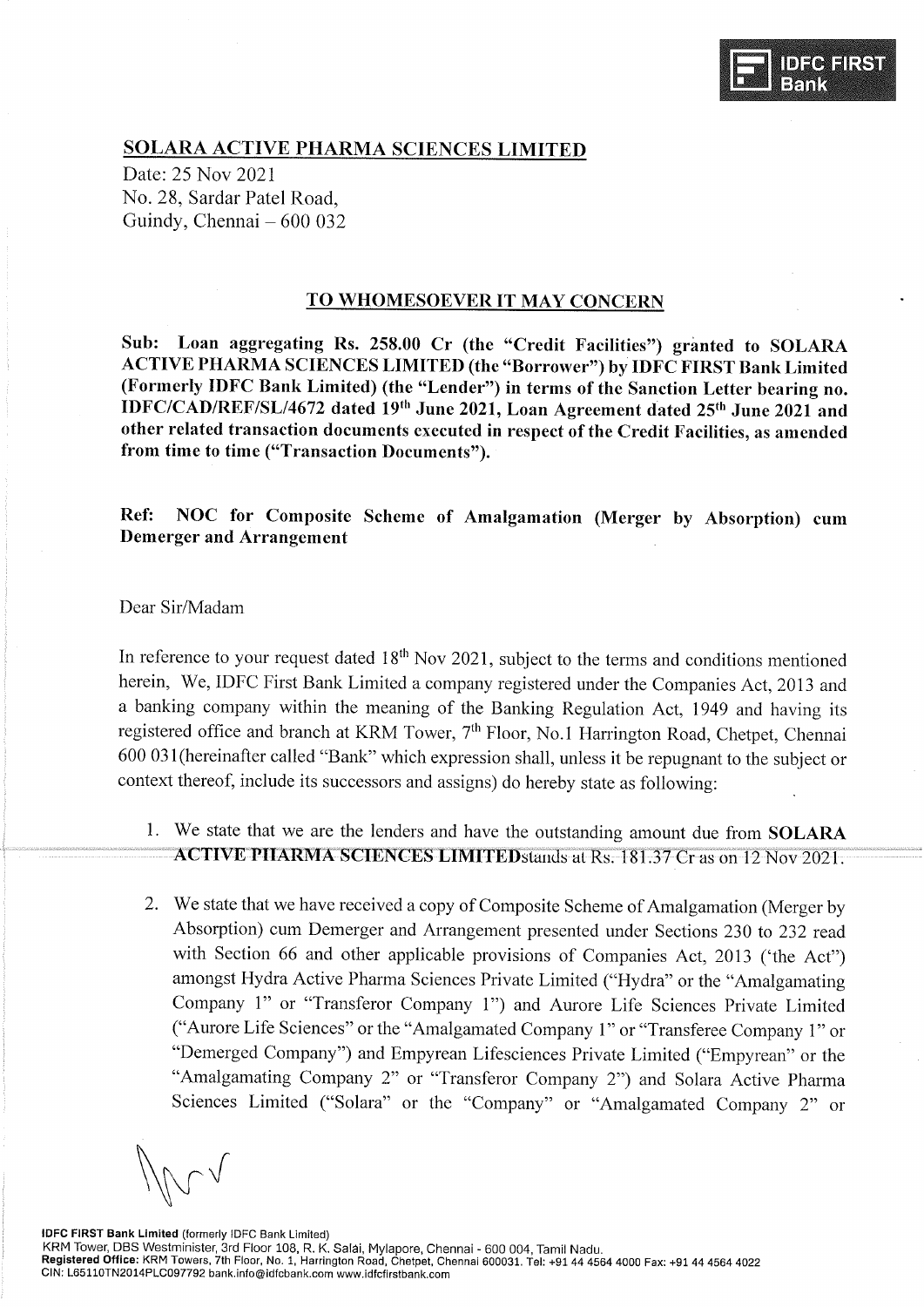

"Transferee Company 2" or "Resulting Company") and their respective shareholders ("the Scheme").

- 3. We state that we have no objection for the said Scheme and we hereby give our consent to SOLARA ACTIVE PHARMA SCIENCES LIMITED for the proposed Composite Scheme of Amalgamation (Merger by Absorption) cum Demerger and Arrangement.
- 4. We further authorize the Board of Directors of the Company to make and/or consent to any modifications, alterations or amendments in the Scheme which are deemed necessary and desirable by them and/or desired, directed or imposed by the SEBI, Stock Exchanges and jurisdictional National Company Law Tribunal or any other authority and to take all such steps as may be necessary and desirable to implement the said Scheme.
- 5. We state that what is stated above is true to the best of our knowledge.
- 6. Please note that this NOC, is subject to the following:
	- Similar no objections certificates to be obtained from other creditors of the Borrower (if required);
	- All the terms and conditions of the Credit Facilities as mentioned in the Transaction Documents to remain unchanged;
- 7. This NOC is being issued for the limited purpose as specified above.
- 8. Further note that the approval of the Lender is without prejudice to its rights and remedies available under the Transaction Documents and under Applicable Law and the balance terms  $\&$  covenants under the Transaction Documents remain to be applicable and binding on the Borrower.

## For IDFC FIRST Bank Limited,

Authorized Signatory: Shivaji S Designation: Vice - President Date: 25 November 2021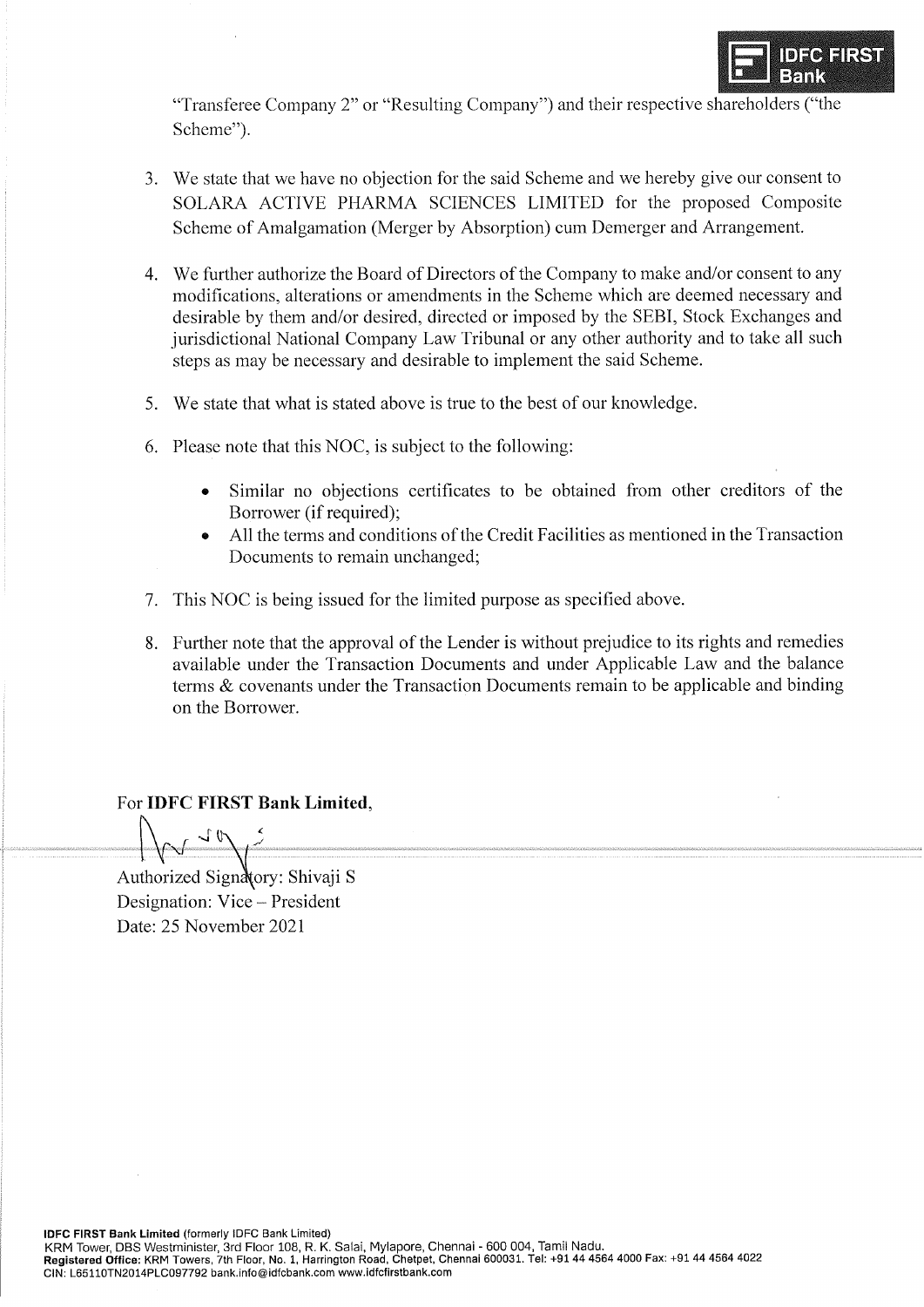# **Indusind Bank**

Date: November 26, 2021

To.

**Solara Active Pharma Sciences Limited Batra Centre** No.28, Sardar Patel Road, Post Box 2630 Guindy, Chennai - 600032

## Sub.:- No Objection Certificate for absorption of Aurore Life Sciences Private Limited (Aurore) with Solara Active Pharma Sciences Limited – Scheme of Amalgamation

Dear Sir/Madam,

We state that we are the secured lenders and have sanctioned a credit facility aggregating to Rs. 205 crore ("Loan Facility") and the outstanding amount due from Solara Active Pharma Sciences Limited stands at Rs. 88.12 crore as on November 26, 2021 on the terms and conditions of sanction letter bearing ref. no. IBL/CAD/C&I/039/2019-2020 dated September 30, 2019 and CO/CB/Bangalore/43/02/2019 dated February 22, 2019 read with the balance confirmation certificate dated April 18, 2020 and other loan documents in relation thereon (collectively "Loan Documents").

1. This is with reference to your request letter dated November 25, 2021 along with copy of Composite Scheme of Amalgamation (Merger by Absorption) cum Demerger and Arrangement presented under Sections 230 to 232 and other applicable provisions of Companies Act, 2013 ('the Act") ") ("the Scheme") amongst Hydra Active Pharma Sciences Private Limited ("Hydra" or the "Amalgamating Company 1" or "Transferor Company 1") and Aurore Life Sciences Private Limited ("Aurore Life Sciences" or the "Amalgamated Company 1" or "Transferee Company 1" or "Demerged Company") and Empyrean Lifesciences Private Limited ("Empyrean" or the "Amalgamating Company 2" or "Transferor Company 2") and Solara Active Pharma Sciences Limited ("Solara" or the "Company" or "Amalgamated Company 2" or "Transferee Company 2" or "Resulting Company") and their respective creditors and shareholders ("the Scheme") requesting our bank's no objection the proposed amalgamation of Aurore Life Sciences Private Limited with Solara Active Pharma Sciences Limited under the Scheme and for filing application to the Securities Exchange Board of India, Stock Exchanges and concerned National Company Law Tribunal (NCLT) for approving the proposed Scheme.



We state that we have no objection whatsoever for the aforesaid and we hereby give our consent to Solara Active Pharma Sciences Limited for the proposed amalgamation of Aurore Life Sciences Private Limited with Solara Active Pharma Sciences Limited under the Scheme with their respective shareholders and creditors subject to approval of SEBI, Stock Exchanges, NCLT and other regulatory authorities.

Zonal Office: IndusInd Bank Limited, Old No.115, 116, New No. 34, G.N. Chetty Road, T. Nagar, Chennai - 600 017, India. Tel.: 044-2834 6300, 2834 6314 Fax: 044-2834 6305 www.indusind.com Corporate Office: 8th Floor, Tower 1, One Indiabulls Centre, 841, S.B. Marg, Elphinstone Road, Mumbai - 400 013, India. Tel.: 022-2423 1999 / 3049 3999 Fax: 022-2423 1998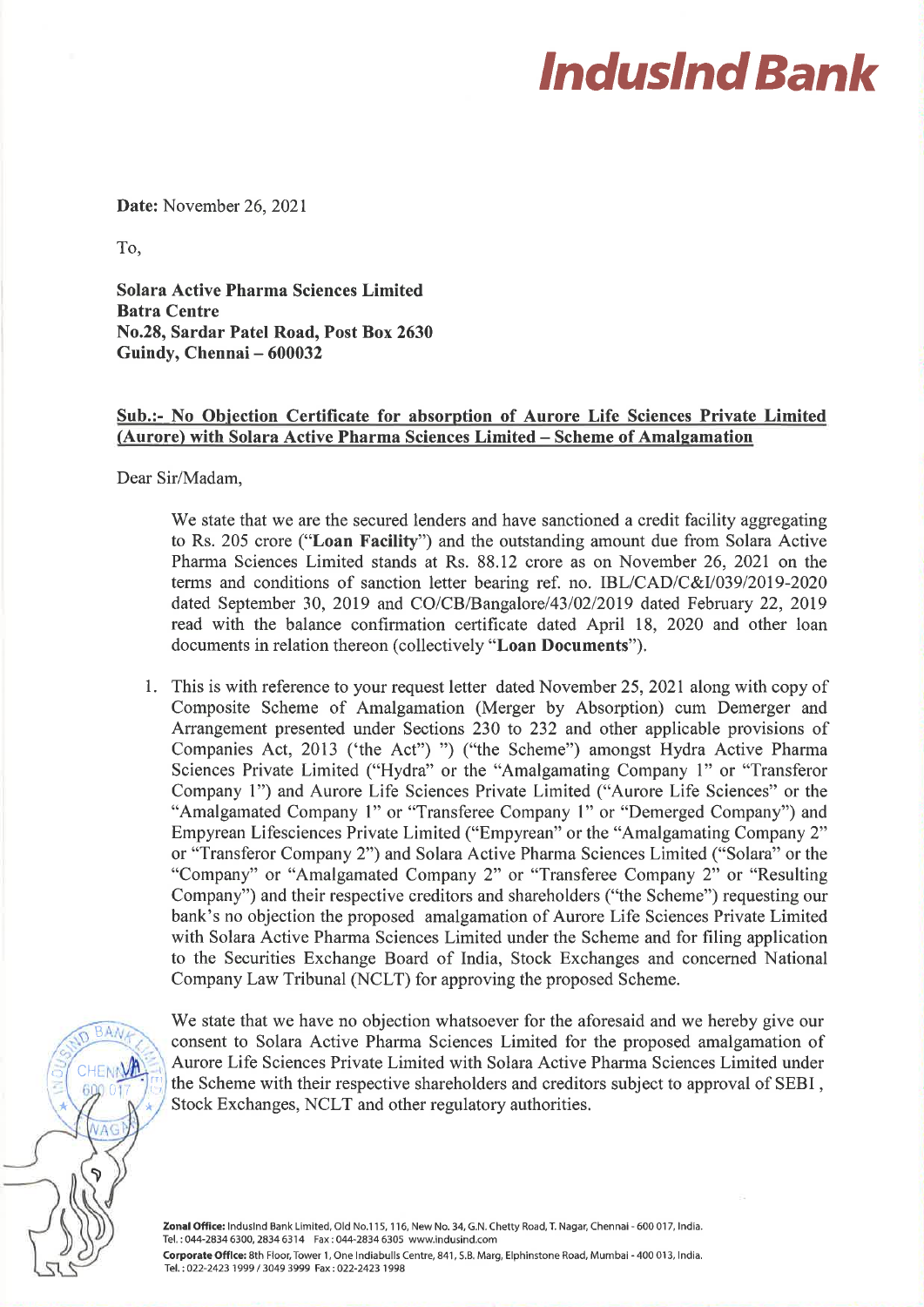

2. The consent is subject to the Company obtaining similar consents from other lenders/creditors/shareholders and the all the other terms and conditions including the security stipulations in relation to the Loan Facility as provided in the Loan Documents shall remain effective.

**BAN** 

**CHENNAI** 600 017

**NAG** 

For IndusInd Bank Limited.

Authorised signatory Date: 26 November 2021

Zonal Office: IndusInd Bank Limited, Old No.115, 116, New No. 34, G.N. Chetty Road, T. Nagar, Chennai - 600 017, India. Tel.: 044-2834 6300, 2834 6314 Fax: 044-2834 6305 www.indusind.com Corporate Office: 8th Floor, Tower 1, One Indiabulls Centre, 841, S.B. Marg, Elphinstone Road, Mumbai - 400 013, India. Tel.: 022-2423 1999 / 3049 3999 Fax: 022-2423 1998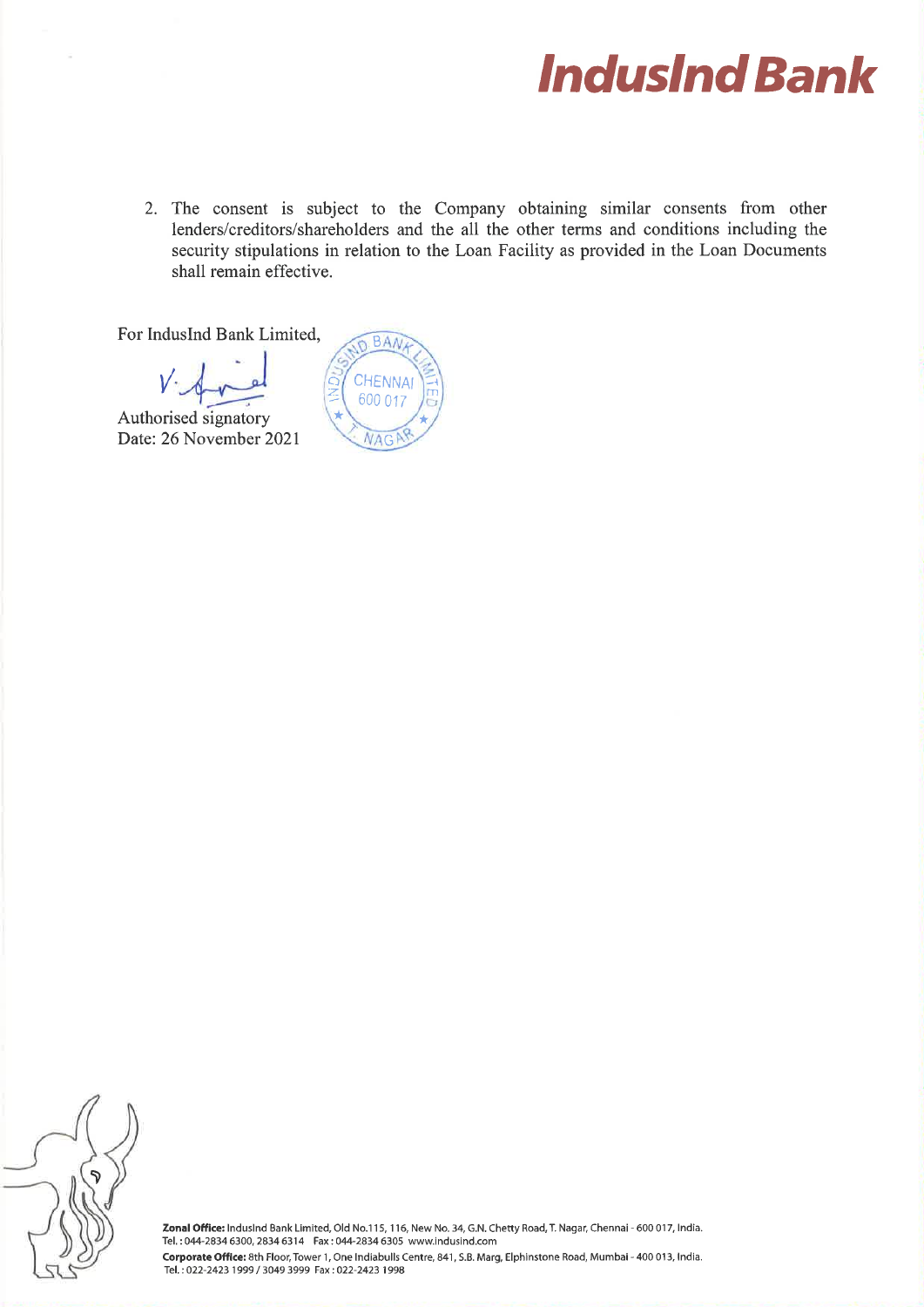Classification - Internal

**HDFC BANK** 

**HDFC Bank Ltd** Baniarahills Hyderabad

## TO WHOMESOEVER IT MAY CONCERN

We, HDFC Bank Limited, having its registered office at HDFC Bank House, Senapati Bapat Marg, Lower Parel (West), Mumbai, 400 013, do hereby state as following:

- 1. We state that we are the lenders to Aurore Life Sciences Private Limited and have sanctioned credit limits to the company of Rs.140.66 Crs as per our latest sanction letter dated 29<sup>th</sup> May 2021.
- 2. We state that we have received a copy of Composite Scheme of Amalgamation (Merger by Absorption) cum Demerger and Arrangement presented under Sections 230 to 232 read with Section 66 and other applicable provisions of Companies Act, 2013 ('the Act") amongst Hydra Active Pharma Sciences Private Limited ("Hydra" or the "Amalgamating Company 1" or "Transferor Company 1") and Aurore Life Sciences Private Limited ("Aurore Life Sciences" or the "Amalgamated Company 1" or "Transferee Company 1" or "Demerged Company") and Empyrean Lifesciences Private Limited ("Empyrean" or the "Amalgamating Company 2" or "Transferor Company 2") and Solara Active Pharma Sciences Limited ("Solara" or the "Company" or "Amalgamated Company 2" or "Transferee Company 2" or "Resulting Company") and their respective shareholders ("the Scheme").
- 3. We state that we have no objection whatsoever for the said Scheme and we hereby give our consent to Aurore Life Sciences Private Limited for the proposed Composite Scheme of Amalgamation (Merger by Absorption) cum Demerger and Arrangement.
- 4. We state that what is stated above is true to the best of our knowledge.

Shakeer Shaik Designation: Relationship manager Date: 24 November 2021

For HDFC Bank Limited,

Classification - Internal